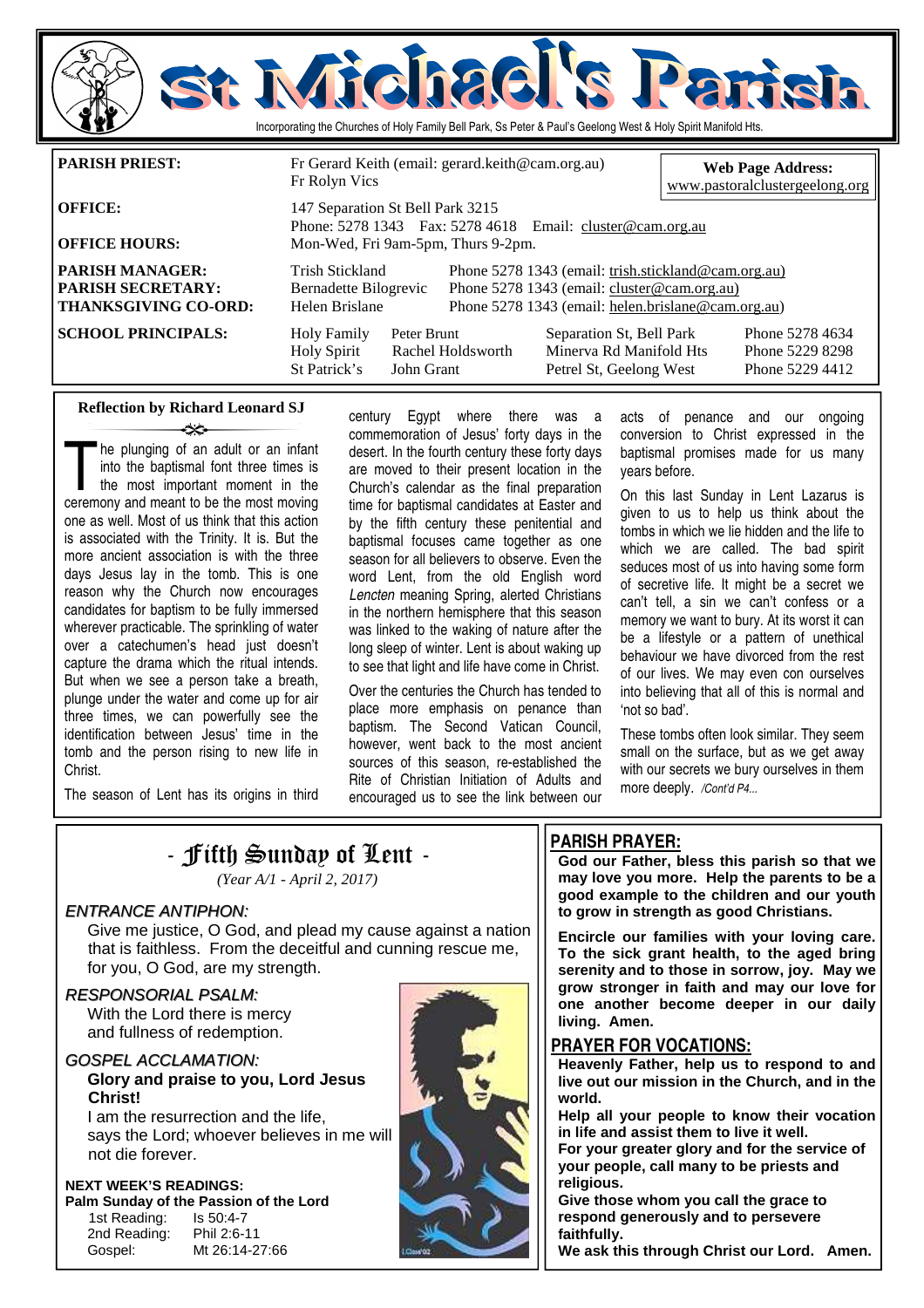# The St Michael's Parish at Prayer

# **WEEKEND MASSES:**<br>Holy Family, Bell Park:

English… 8am and 9.30am Sunday 6.00pm Saturday 5.00pm Saturday Croatian… 11am Sunday 11am 1st, 3rd & 5th Sundays 11am 2nd & 4th Sundays Slovenian.. 12.15pm every 2nd Sunday of the month

Holy Spirit, Manifold Hts: Ss Peter & Paul's, Geelong West:

WEEKDAY MASSES:

**Holy Family:** 9.15am Tues, 9.15am Thurs **Holy Spirit:** 9.00am Wed, 11am Fri and 9am 1st Sat. **Reconciliation after Saturday Mass Grace McKellar Centre:** 10.15am - 1st Tuesday **Maryville Nursing Home:** 11am 1st & 3rd Friday **Multicultural Centre:** 1.30pm - 1st Friday; **Vincentian Village:** 3.00pm 1st & 3rd Monday, (2nd & 4th Communion Service) **St John of God Hospital:** 11.30am every Thursday in SJOG Chapel

BAPTISMS: 1st & 3rd Sundays 12noon at Holy Spirit, 2nd & 4th Sundays 12noon at Ss P&P, 3rd Sunday 2pm at Holy Family

### COMMUNAL PRAYER:

| Mon   | Holy Family Women's Prayer Group   |
|-------|------------------------------------|
| Tues  | <b>Meditation Group</b>            |
| Wed   | Prayer of the Church               |
| Wed   | Holy Family Women's Prayer Group   |
| Thurs | Italian Prayer Group               |
| Fri   | Adoration of the Blessed Sacrament |
| Fri   | Divine Mercy                       |
| Sat   | Rosary                             |

After 11am Mass **Holy Spirit Church Franch 3.00pm** Holy Spirit Church After 9am Mass **Holy Spirit Church** 

10.00am **Holy Family Community Centre** 5.30pm **Tues... Holy Family Community Centre**<br>**Tues... Before 9am Mass Change Holy Spirit Church Holy Spirit Church** 10.00am **Holy Family Community Centre** 10.00am St Patrick's Chapel

### **OUR LADY'S STATUE:**

**Apr 3:** Martin family, 26 Honey Lane If anyone would like to have Our Lady's Statue or if you could spare an hour a month to help, ph Tina Montalto on 5278 9314.

## AS A COMMUNITY WE PRAY FOR:

| <b>RECENT DEATHS:</b> | Tereza Seter, Antonia Nadoh, Ivanka Iskra                                                                                                                                                         |  |  |
|-----------------------|---------------------------------------------------------------------------------------------------------------------------------------------------------------------------------------------------|--|--|
| <b>ANNIVERSARIES:</b> | Antun & Marija Fantella, Mila Fantella, Ivan Fantella (1 year anniv), Leo<br>Consedine, Madonna Lynch, Betty Dark, Arthur Allison, Edward & Constance<br>McCormack, Mary O'Loughlin, Kit McNamara |  |  |
| <b>BAPTISMS:</b>      | Mia Thomas and Aivah Tuccio                                                                                                                                                                       |  |  |
| DOAV COD THE CICK.    | Joanna Straughan, Anita Capicchiano, Theo DaCosta, Juno Smith, Chand                                                                                                                              |  |  |

**PRAY FOR THE SICK:** Joanne Straughan, Anita Capicchiano, Theo DaCosta, June Smith, Cheryl Lambert, Ana Siketa, Johann Angerbaure, Hilary Thornton

## Roster for Next Sunday, April 9, 2017

(2nd Sunday of the Month)

### **HOLY FAMILY 8.00AM 9.30AM**

Commentators M Howard C Simpson

Lectors F O'Neill D Lunn, A Negro Projectionist R Allum C Resciniti

### **HOLY SPIRIT: 6.00PM**

**Commentators** Lectors J Ryan **Welcomers** Projectionist J Lynch

### **Ss PETER & PAUL'S: 5.00PM 11.00AM**

Commentators M Bohan E Strzelecki Lectors P Power M Martin Welcomers DD Dougherty DO Dougherty L Fossey<br>
Proiectionist B Middleton Projectionist

Special Ministers R O'Neill, E Ryan, L Vannata

- -

Special Ministers Rallum, J Genova, C Marcantonio Burnett H Verdnik, M Baird, J Sheahan, M Perera, Welcomers C Marcantonio. V Resciniti, E Glynn

E Strzelecki, L Fossey,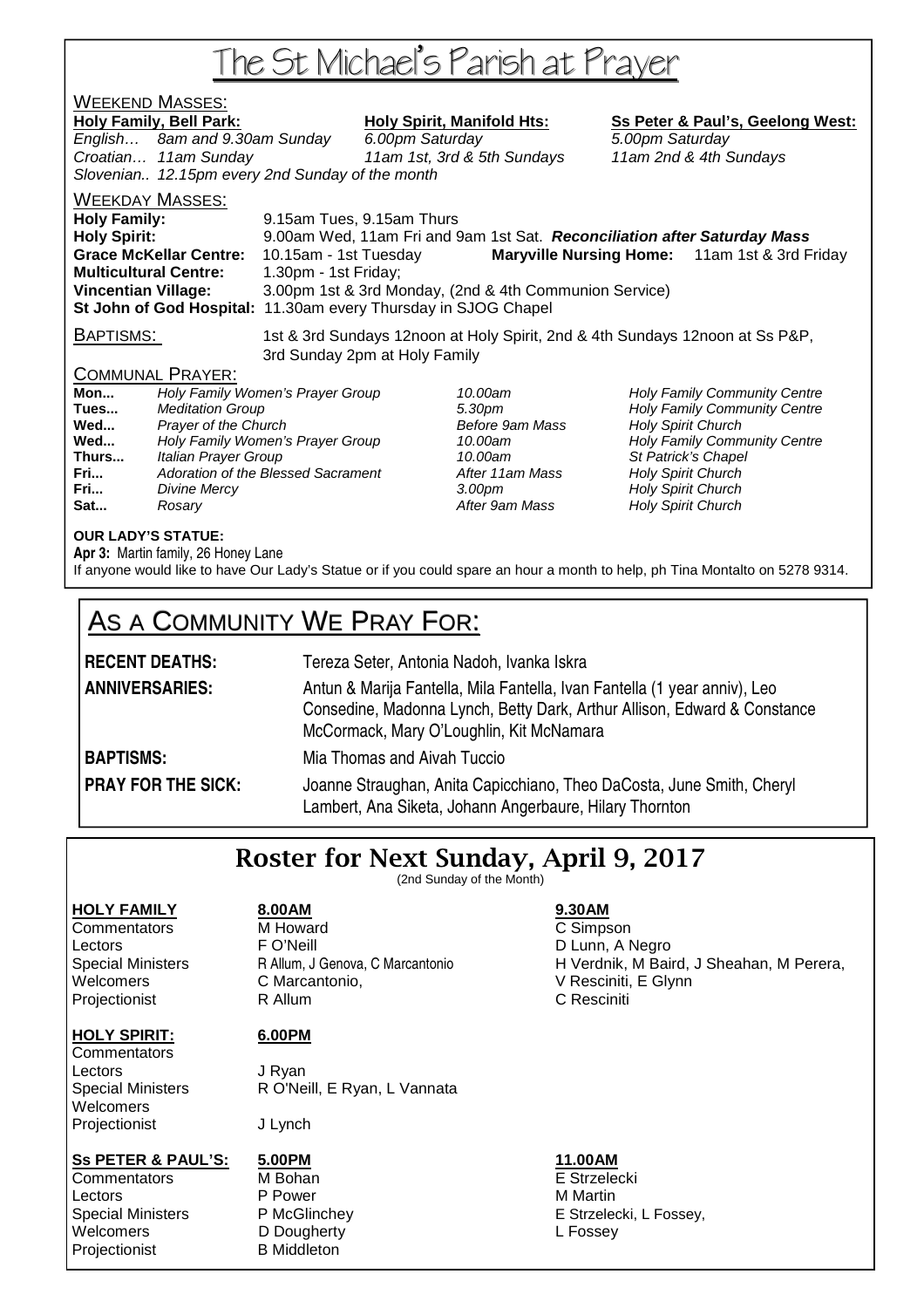## Recurring Activities in St Michael's:

**St Michael's Luncheon…** First Sunday of each month at the Holy Spirit Hall from 12noon. BYO food and drink to share. **Holy Family Luncheon..** Third Sunday of each month at the Community Centre from 12noon. **BYO casserole & drink to share. Holy Family Women's Group…** First Monday evening of each month at the Community Centre 7.00pm **St Vincent de Paul... Holy Family meet 1st and 3rd Tuesdays at the Community Centre 7.30pm.** 

 Holy Spirit meets 1st and 3rd Tuesdays 7.00pm in Holy Spirit Hall **Legion of Mary…** Every Friday 9.30am in the Holy Family Community Centre **Baptism Preps 4th Mondays 7.30pm in the Community Centre Holy Family Choir Practice…** Every Wednesday night at Holy Family Church 7pm **Manifold CWL... Holy Spirit Hall, 1st Wednesdays in the month Italian Mass…** First Thursday of the month in St Patrick's Chapel 2nd Tues of each month, 6.15pm at Capri Receptions. Dinner/Guest Speaker - ph 0431 959 584 *If you wish to know more about these groups, as well as about our Sacramental Program for children in non-Catholic schools, our* 

*Baptism and Wedding procedures, our Partnership with the Columbans in the Philippines and so on, please visit our webpage: www.pastoralclustergeelong.org*

## Easter Liturgies at St Michael's:

| <b>April 12</b> | 7.30pm<br>11.30am                                 |                        | 2nd Rite Reconciliation at Holy Family<br>Mass of Anointing at Holy Spirit Church, followed by lunch                                |
|-----------------|---------------------------------------------------|------------------------|-------------------------------------------------------------------------------------------------------------------------------------|
| <b>April 13</b> | 7.00pm                                            |                        | Holy Thursday - Mass of the Lord's Supper at Holy Spirit Church, followed by<br>Adoration                                           |
| <b>April 14</b> | 10.00am<br>11.00am<br>3.00pm                      | Good Friday -          | Way of the Cross at Ss Peter & Paul's<br>Way of the Cross at Holy Spirit<br>Celebration of the Lord's Passion at Holy Family Church |
| <b>April 15</b> | 5.00pm<br>7.30pm<br>10.00pm                       | <b>Easter Vigil -</b>  | Ss Peter & Paul's Church<br>Holy Family Church<br>Holy Family Church (Croatian)                                                     |
| <b>April 16</b> | 8.00am<br>9.30am<br>10.00am<br>11.00am<br>11.30am | <b>Easter Sunday -</b> | <b>Holy Family Church</b><br>Holy Family Church<br>Ss Peter & Paul's Church<br>Holy Spirit Church<br>Holy Family Church (Croatian)  |

**(Blessing of Easter Food - Saturday April 15th, 4.00pm at Holy Family Church)** 

## **HOLY WEEK ROSTERS**

We still need your help for **Easter Sunday.** Please let Bernadette know at the Office if you are able to assist.

| Holy Family        | 9.30am  | <b>4 Special Ministers</b>           |
|--------------------|---------|--------------------------------------|
| Ss Peter & Paul's  | 10.00am | 1 Commentator<br>2 Special Ministers |
| <b>Holy Spirit</b> | 11.00am | 1 Commentator<br>1 Lector            |

**MESSENGERS OF MERCY:** Powerful and entertaining testimonies of God's Mercy, featuring John "Percy" Canavan, Comedian, and Tommy and Matthew who will speak of their conversion stories from drug addiction through God's Mercy at the Parish Community Centre, 147 Separation St Bell Park - **April 5 at 7.30pm**.

**DIVINE MERCY SUNDAY:** To be held at Holy Spirit Church on **Sunday April 23rd, 7pm.** All welcome!

**CELEBRATING THE 100TH ANNIVERSARY OF OUR LADY OF FATIMA:** *Visit of the International Centennial Pilgrim Image* **Thursday April 6 2017** 

| Where    |      |
|----------|------|
| Schedule |      |
|          |      |
|          |      |
|          |      |
|          |      |
|          | When |

| Where    |            | <b>Holy Family Church, Separation St.</b>                                             |
|----------|------------|---------------------------------------------------------------------------------------|
| Schedule | $5.30pm$ . | Welcoming Ceremony, Holy Rosary and Procession, Rosary, Scapular and Re-coronation,   |
|          |            | Floral Offering                                                                       |
|          | 7.00pm -   | Holy Mass with St John Paul II's Consecration Prayer                                  |
|          | 7.45pm -   | Massive Enthronement to the Two Hearts of Jesus and Mary, giving out of Scapulars and |

signing up for home visitation.

**THANKYOU:** A sincere thankyou to all who sent prayers and condolences to our family on the passing of Patricia Bourke. They were much appreciated. *(Owen Bourke)* 

**MANIFOLD BRANCH OF CWL:** Monthly meeting will be held at the home of Helen and Mick Hardwick, 35 Virgina St Newtown on **Wed April 5 at 1.30pm**. For information/transport contact Noella Duggan 5278 2142 or Jeanette Sheahan 5278 2063.